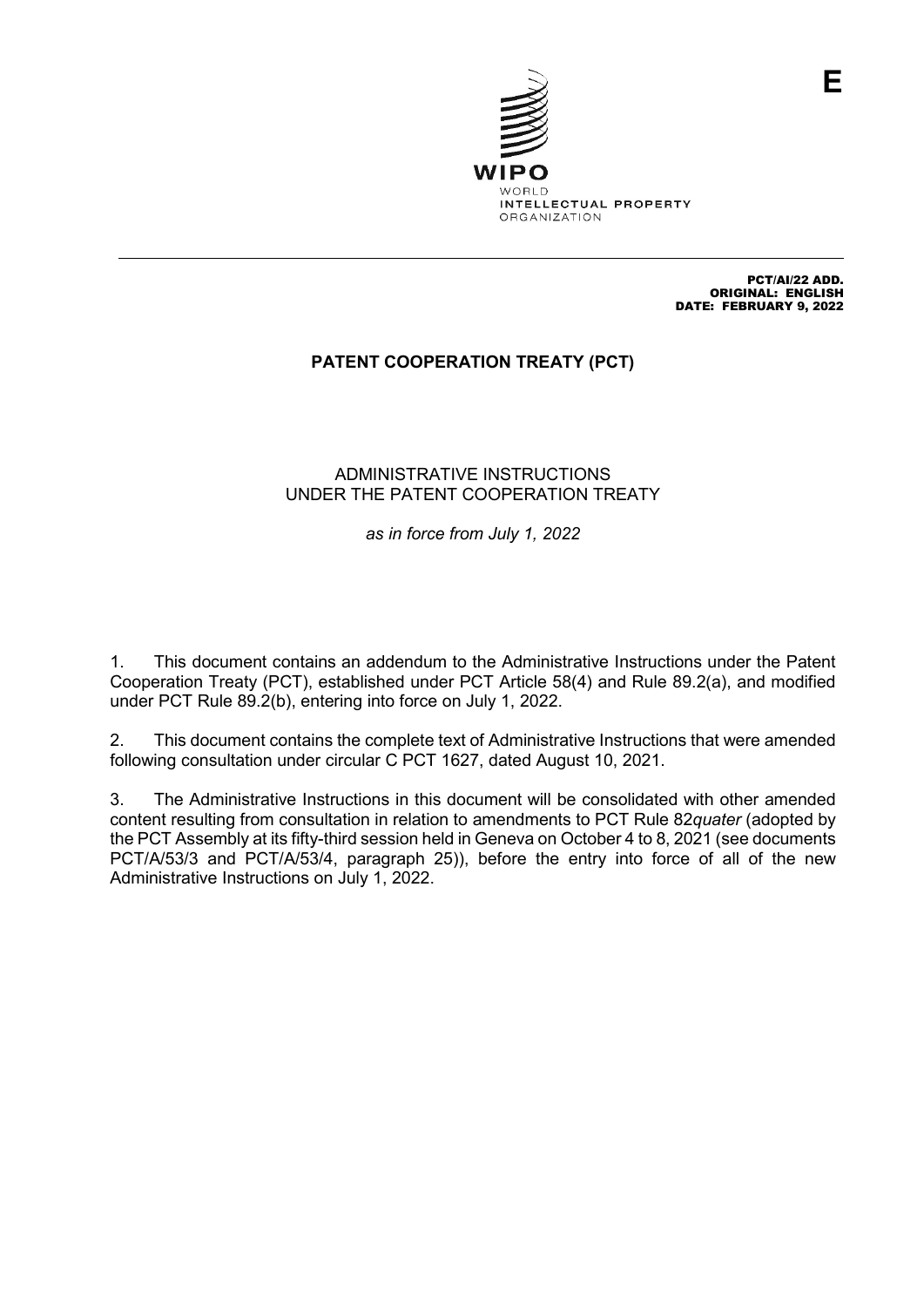#### PART 2

## INSTRUCTIONS RELATING TO THE INTERNATIONAL APPLICATION

### **Section 204 Headings of the Parts of the Description**

(a) The headings of the parts of the description shall preferably be as follows:

(i) for matter referred to in Rule 5.1(a)(i), "Technical Field";

(ii) for matter referred to in Rule 5.1(a)(ii), "Background Art";

(iii) for matter referred to in Rule 5.1(a)(iii), "Disclosure of Invention" or "Summary of Invention";

(iv) for matter referred to in Rule 5.1(a)(iv), "Brief Description of Drawings";

(v) for matter referred to in Rule 5.1(a)(v), "Best Mode for Carrying out the Invention," or, where appropriate, "Mode(s) for Carrying out the Invention" or "Description of Embodiments";

(vi) for matter referred to in Rule 5.1(a)(vi), "Industrial Applicability".

(vii) *[Deleted]*

(viii) *[Deleted]*

(b) The heading "Title of Invention" shall preferably precede the title of the invention.

### **Section 207**

### **Arrangement of Elements and Numbering of Sheets of the International Application**

(a) In effecting the sequential numbering of the sheets of the international application in accordance with Rule 11.7, the elements of the international application shall be placed in the following order:

(i) the request;

(ii) the description (excluding the sequence listing part of the description referred to in Rule 5.2(a));

- (iii) the claims;
- (iv) the abstract;
- (v) if applicable, the drawings.
- (vi) *[Deleted]*

Any sequence listing part of the description shall be presented in a separate electronic file in accordance with Annex C.

(b) The sequential numbering of the sheets shall be effected by using the following separate series of numbering:

(i) the first series applying to the request only and commencing with the first sheet of the request;

(ii) the second series commencing with the first sheet of the description (as referred to in paragraph (a)(ii)) and continuing through the claims until the last sheet of the abstract;

(iii) if applicable, a further series applying to the sheets of the drawings only and commencing with the first sheet of the drawings; the number of each sheet of the drawings shall consist of two Arabic numerals separated by a slant, the first being the sheet number and the second being the total number of sheets of drawings (for example, 1/3, 2/3, 3/3).

## **Section 208 Sequence Listings**

Any sequence listing, whether forming part of the international application or not forming part of the international application, shall comply with Annex C. Sequences and references to sequences included in the main part of the description, claims and drawings shall also comply with Annex C.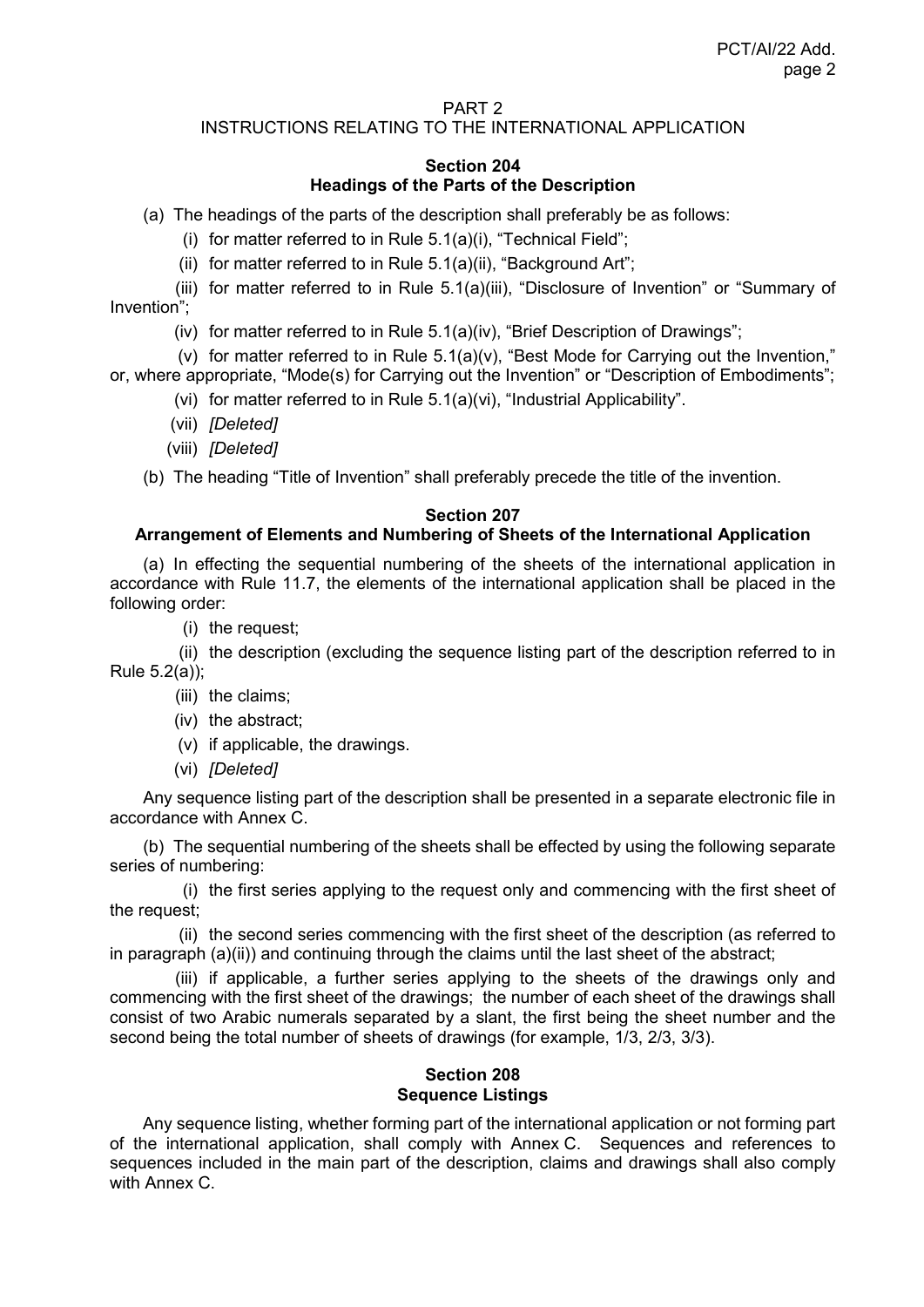### PART 3 INSTRUCTIONS RELATING TO THE RECEIVING OFFICE

#### **Section 313 Documents Filed with the International Application; Manner of Marking the Necessary Annotations in the Check List**

(a) Any power of attorney, any priority document, any fee calculation sheet and any separate sheet referred to in Section 209(a) containing indications as to deposited biological material, filed with the international application shall accompany the record copy; any other document referred to in Rule 3.3(a)(ii) shall be sent only at the specific request of the International Bureau. If any document which is indicated in the check list as accompanying the international application is not, in fact, filed at the latest by the time the record copy leaves the receiving Office, that Office shall so note on the check list and the said indication shall be considered as if it had not been made.

(b) Where, under Rule 3.3(b), the receiving Office itself completes the check list, that Office shall enter, in the margin, the words "COMPLETED BY RO" or their equivalent in the language of publication of the international application. Where only some of the indications are completed by the receiving Office, the said words and each indication completed by that Office shall be identified by an asterisk.

#### **Section 332 Notification of Languages Accepted by the Receiving Office under Rules 12.1(a), (c) and (d) and 12.4(a)**

(a) Each receiving Office shall notify the International Bureau of the language or languages which, having regard to Rule 12.1(b), it is prepared to accept under Rule 12.1(a) for the filing of international applications.

(a-*bis*) Each receiving Office shall notify the International Bureau of the language or languages of any language-dependent free text which, having regard to Rules 12.1(a) and (b), it is prepared to accept under Rule 12.1(d) for the filing of the sequence listing part of the description.

(b) Each receiving Office shall notify the International Bureau of any change to the information notified under paragraphs (a), (a-*bis*), (d) and (e). If the change means that

(i) the receiving Office is no longer prepared to accept the filing of international applications in a language that it had previously notified the International Bureau that it was prepared to accept; or

(ii) the receiving Office is no longer prepared to accept the translation of international applications into a language of publication that it had previously notified the International Bureau that it was prepared to accept; or

(iii) the receiving Office is no longer prepared to accept the filing of requests in a language that it had previously notified the International Bureau that it was prepared to accept; or

(iv) the receiving Office is no longer prepared to accept the filing of the sequence listing part of the description containing language-dependent free text in a language that it had previously notified the International Bureau that it was prepared to accept,

the effective date of such change shall be two months after the date of publication of the notification of the change in the Gazette pursuant to Section 405 or such later date as may be determined by the receiving Office.

(c) Nothing in paragraph (a), (a-*bis*), (b), (d) or (e) prevents any receiving Office from accepting, in a particular case,

(i) the filing of an international application in a language that it has not notified the International Bureau that it is prepared to accept; or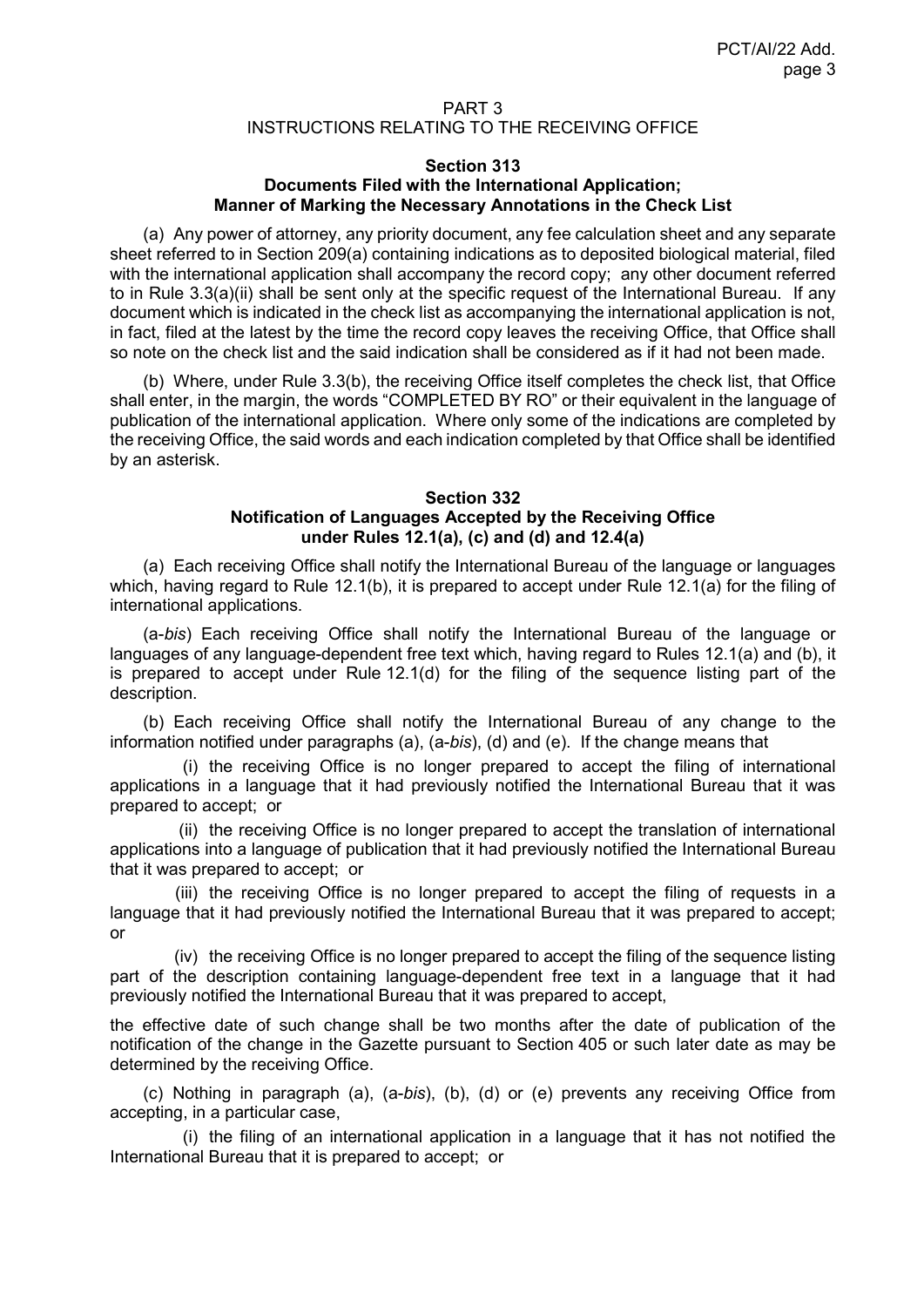(ii) the translation of an international application into a language of publication that it has not notified the International Bureau that it is prepared to accept; or

(iii) the filing of a request in a language that it has not notified the International Bureau that it is prepared to accept; or

(iv) the filing of the sequence listing part of the description containing languagedependent free text in a language that it has not notified the International Bureau that it is prepared to accept.

(d) Each receiving Office concerned shall notify the International Bureau of the language or languages which it is prepared to accept under Rule 12.4(a) for the translation of international applications into a language of publication.

(e) Each receiving Office shall notify the International Bureau of the language or languages which it is prepared to accept under Rule 12.1(c) for the filing of requests.

#### **Section 333 Transmittal of International Application to the International Bureau as Receiving Office**

(a) Where a national Office intends to proceed under Rule 19.4(b) having regard to Rule 19.4(a)(i), (ii) or (ii-*bis*), it shall, if it requires payment of the fee referred to in Rule 19.4(b) and that fee has not already been paid, promptly invite the applicant to pay that fee within a time limit of 15 days from the date of the invitation.

(b) Where a national Office intends to proceed under Rule 19.4(b) having regard to Rule 19.4(a)(iii), it shall promptly request the International Bureau as receiving Office to agree to the transmittal of the international application. The International Bureau as receiving Office shall promptly respond to that request. If the International Bureau as receiving Office agrees to the transmittal, the national Office shall promptly invite the applicant:

(i) if the transmittal has not already been authorized by the applicant, to submit to that Office, within a time limit of 15 days from the date of the invitation, an authorization of the transmittal, and,

(ii) if the Office requires payment of the fee referred to in Rule 19.4(b) and that fee has not already been paid, to pay that fee within the time limit referred to in item (i).

(c) The national Office:

(i) need not proceed under Rule 19.4(b) having regard to Rule 19.4(a)(i) to (iii) if the Office requires payment of the fee referred to in Rule 19.4(b) and the applicant does not pay that fee;

(ii) shall not proceed under Rule 19.4(b) having regard to Rule 19.4(a)(iii) if the International Bureau as receiving Office does not agree to, or if the applicant does not authorize, the transmittal of the international application under Rule 19.4(a)(iii).

## **Section 335 Procedures Relating to Sequence Listings**

(a) Sections 305*bis*, 308(b), 308*bis* to 310*ter* and 325 shall apply *mutatis mutandis* to any sequence listing furnished as a separate electronic file in the relevant procedures, subject to paragraphs (b) to (d) and any special provisions set out in Annex C.

(b) Where the receiving Office receives a sequence listing on a physical medium, that Office shall physically label the medium with the words "SEQUENCE LISTING" together with other markings equivalent to those required for sheets filed or submitted according to Sections 308(b), 308*bis* to 310*ter* or 325, as the case may be, in accordance with the procedures in Annex C.

(c) The receiving Office shall keep the contents of any file received from the applicant representing a sequence listing unchanged. Any required annotation concerning the international application number or purpose for which the sequence listing was furnished shall be recorded in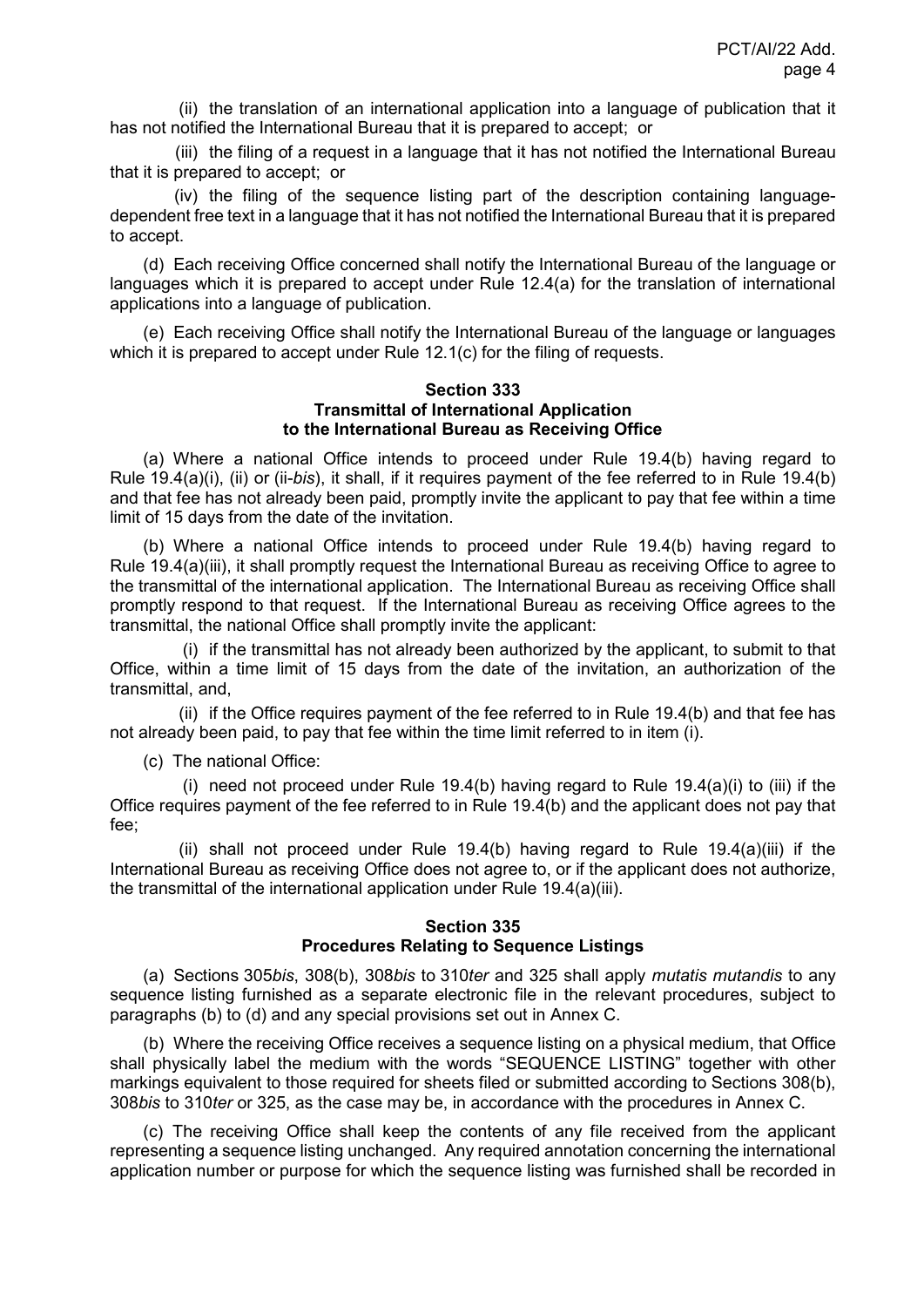the filename or other metadata associated with the file in accordance with the procedures in Annex C.

(d) Where the receiving Office receives a sequence listing under Rule 13*ter* for the purposes of international search and any accompanying statement as set out in Annex C, it shall forward these to the International Searching Authority, together with the search copy or as soon as possible thereafter.

#### PART 4

### INSTRUCTIONS RELATING TO THE INTERNATIONAL BUREAU

#### **Section 405 Publication of Notifications of Languages Accepted by the Receiving Office under Rules 12.1(a), (c) and (d) and 12.4(a)**

The International Bureau shall promptly publish in the Gazette any notification under Section 332(a), (a-*bis*), (b), (d) or (e).

#### PART 5

#### INSTRUCTIONS RELATING TO THE INTERNATIONAL SEARCHING AUTHORITY

#### **Section 513 Sequence Listings**

(a) *[Deleted]*

(b) Where the international search report and the written opinion of the International Searching Authority are based on a sequence listing not forming part of the international application but furnished for the purposes of the international search, the international search report and the written opinion of the International Searching Authority shall so indicate.

(c) Where a meaningful international search cannot be carried out and a meaningful written opinion, as to whether the claimed invention appears to be novel, to involve an inventive step (to be non-obvious) and to be industrially applicable, cannot be established because a sequence listing is not available to the International Searching Authority in the required form, language and manner, that Authority shall so state in the international search report or declaration referred to in Article 17(2)(a), and in the written opinion.

(d) Where a sequence listing for the purposes of the international search is furnished on a physical medium, that Authority shall physically label that medium with the words "SEQUENCE LISTING NOT FORMING PART OF THE INTERNATIONAL APPLICATION" in accordance with the procedures in Annex C.

(e) The International Searching Authority shall:

(i) keep in its files one copy of any sequence listing which does not form part of the international application but was furnished for the purposes of the international search; and

(ii) transmit one copy thereof to the International Bureau together with the copy of the international search report. If that listing is furnished on a physical medium in less than the number of copies required by the International Searching Authority, that Authority shall be responsible for the preparation of the additional copy and shall have the right to fix a fee for performing that task and to collect such fee from the applicant.

(f) Each International Searching Authority shall notify the International Bureau of the means of transmittal of the sequence listing accepted by it in accordance with Annex F. The International Bureau shall promptly publish details of the notification in the Gazette.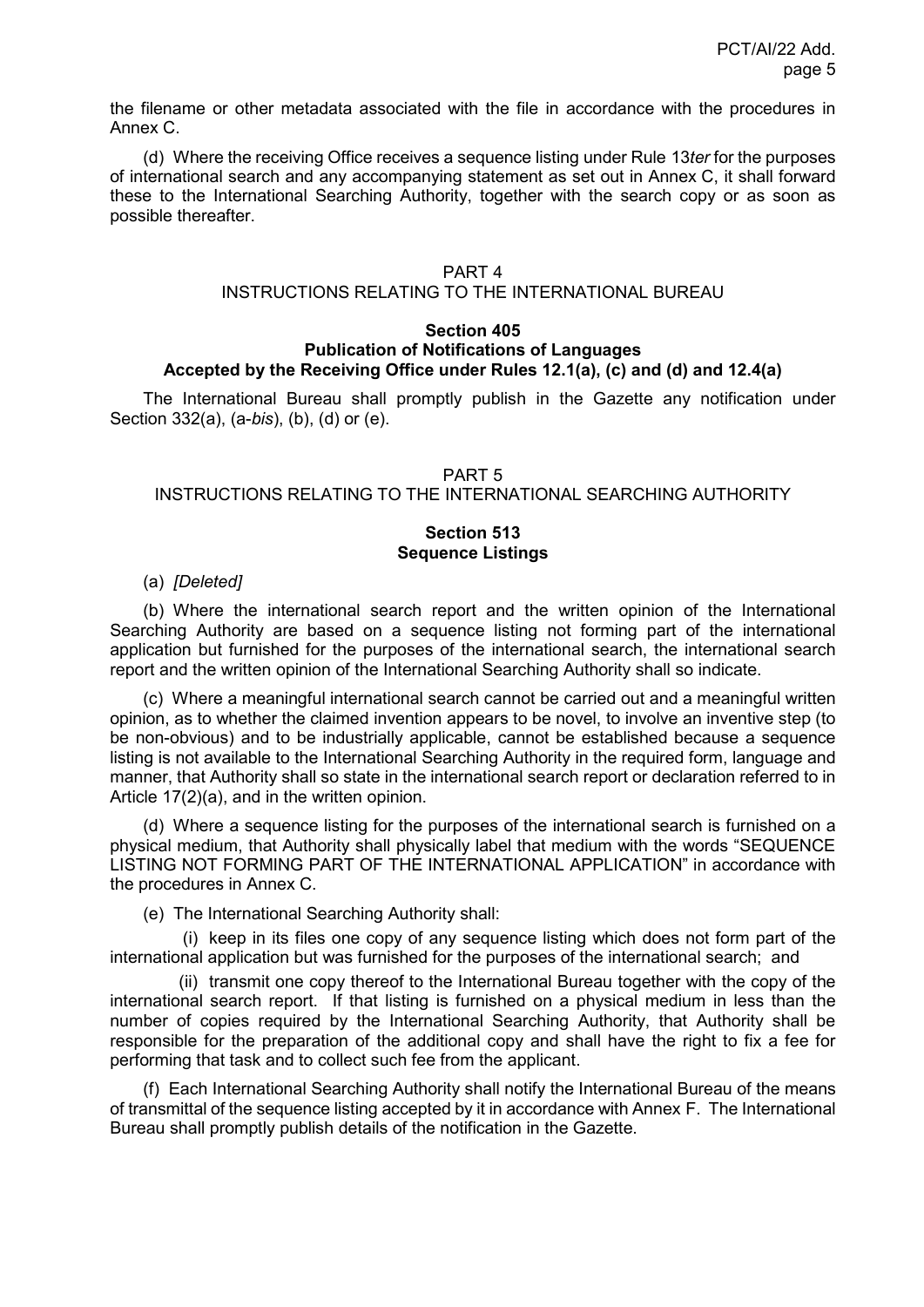#### PART 6 INSTRUCTIONS RELATING TO THE INTERNATIONAL PRELIMINARY EXAMINING AUTHORITY

### **Section 610 Sequence Listings**

(a) Where the written opinion of the International Preliminary Examining Authority or the international preliminary examination report is based on a sequence listing not forming part of the international application but furnished for the purposes of the international preliminary examination, the written opinion and the international preliminary examination report of the International Preliminary Examining Authority shall so indicate.

(b) Where a meaningful written opinion of the International Preliminary Examining Authority cannot be established, or a meaningful international preliminary examination cannot be carried out, as to whether the claimed invention appears to be novel, to involve an inventive step (to be non-obvious) and to be industrially applicable, because a sequence listing is not available to the International Preliminary Examining Authority in the required form, language and manner, that Authority shall so state in the written opinion and in the international preliminary examination report.

(c) Where a sequence listing for the purposes of the international preliminary examination is furnished on a physical medium, that Authority shall physically label that medium with the words "SEQUENCE LISTING NOT FORMING PART OF THE INTERNATIONAL APPLICATION" in accordance with the procedures in Annex C.

(d) The International Preliminary Examining Authority shall:

(i) keep in its files one copy of any sequence listing which does not form part of the international application but was furnished for the purposes of the international preliminary examination; and

(ii) transmit one copy thereof to the International Bureau, either immediately or together with the international preliminary examination report. If that listing is furnished on a physical medium in less than the number of copies required by the International Preliminary Examining Authority, that Authority shall be responsible for the preparation of the additional copy and shall have the right to fix a fee for performing that task and to collect such fee from the applicant.

(e) Each International Preliminary Examining Authority shall notify the International Bureau of the means of transmittal of the sequence listing accepted by it in accordance with Annex F. The International Bureau shall promptly publish details of the notification in the Gazette.

(f) Where the national Office or intergovernmental organization that acted as the International Searching Authority also acts as the International Preliminary Examining Authority, any sequence listing not forming part of the international application but furnished to that Office or organization for the purposes of the international search shall be considered to have been furnished to it also for the purposes of the international preliminary examination.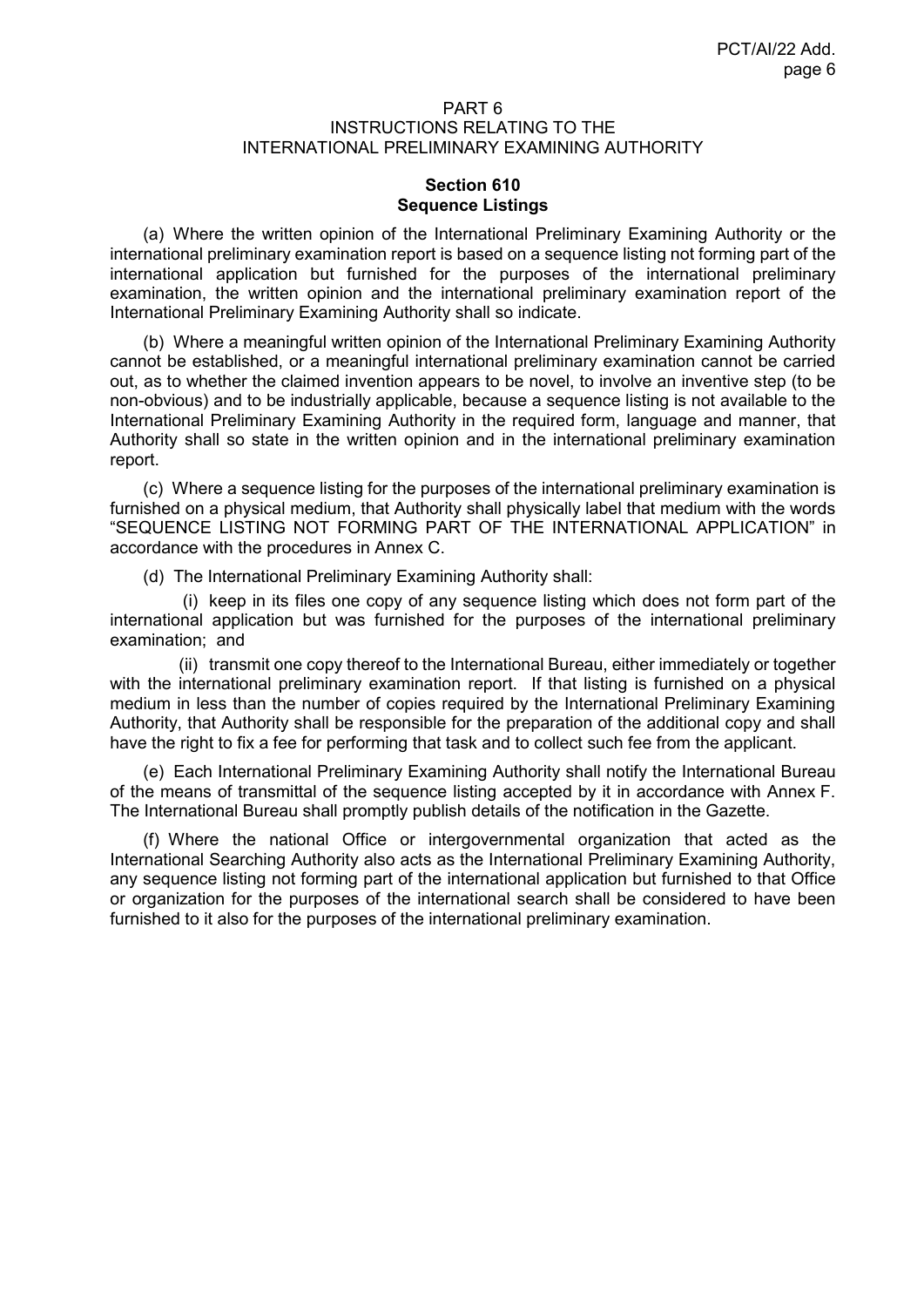#### PART 7

### INSTRUCTIONS RELATING TO THE FILING AND PROCESSING IN ELECTRONIC FORM OF INTERNATIONAL APPLICATIONS

#### **Section 707 Calculation of International Filing Fee and Fee Reduction**

(a) Where an international application is filed in electronic form, the international filing fee shall, subject to paragraph (a-*bis*), be calculated on the basis of the number of sheets that the application would contain if presented as a print-out complying with the physical requirements prescribed in Rule 11. [1](#page-6-0)

(a-*bis*) Where the international application as filed contains an electronic file appearing to be a sequence listing in a file format compliant with WIPO Standard ST.26, the calculation of the international filing fee shall, in the calculation of the number of sheets, not take into account any material contained in such an electronic file.

(b) Item 4(b), (c) and (d) of the Schedule of Fees annexed to the Regulations shall apply to reduce the fees payable in respect of an international application filed in electronic form with a receiving Office which has notified the International Bureau under Section 710(a) that it is prepared to receive international applications in electronic form or which has decided to receive such an application in accordance with Section 703(d).

#### ANNEX  $C^2$  $C^2$

## INSTRUCTIONS RELATING TO THE PRESENTATION OF NUCLEOTIDE AND AMINO ACID SEQUENCE LISTINGS IN INTERNATIONAL PATENT APPLICATIONS UNDER THE PCT

#### **INTRODUCTION**

1. In accordance with Rule 5.2(a), where the international application contains disclosure of nucleotide and/or amino acid sequences that, pursuant to the Administrative Instructions, are required to be included in a sequence listing, the description shall include a sequence listing part of the description complying with the standard provided for in the Administrative Instructions. In accordance with Section 208, any sequence listing, whether forming part of the international application or not forming part of the international application, shall comply with Annex C (this Annex).

2. This Annex provides the Instructions referred to above in relation to the filing and processing of sequence listings, whether forming part of an international applications or not forming part of an international application.

### **DEFINITIONS**

3. For the purposes of these Instructions:

(a) the expressions "sequence listing", "nucleotide" and "amino acid" have the same meaning as in WIPO Standard ST.26;

<span id="page-6-0"></span> <sup>1</sup> *Editor's Note:* Noting that Rule 11 leaves some flexibility as to the margins of the sheets (see Rule 11.6) and the size of the characters (see Rule 11.9(d)), the international filing fee should be calculated on the basis of the number of sheets that the application would contain if presented as a print-out complying with the minimum margin and character size requirements. In practice, however, the receiving Office should not print out the international application but rather rely on the number of pages of the international application as calculated by the electronic filing software and indicated in the request.

<span id="page-6-1"></span><sup>2</sup> *Editor's Note:* The Instructions set out in this Annex apply to international applications filed on or after 1 July 2022. The previous version of Annex C continues to apply to international applications filed prior to that date.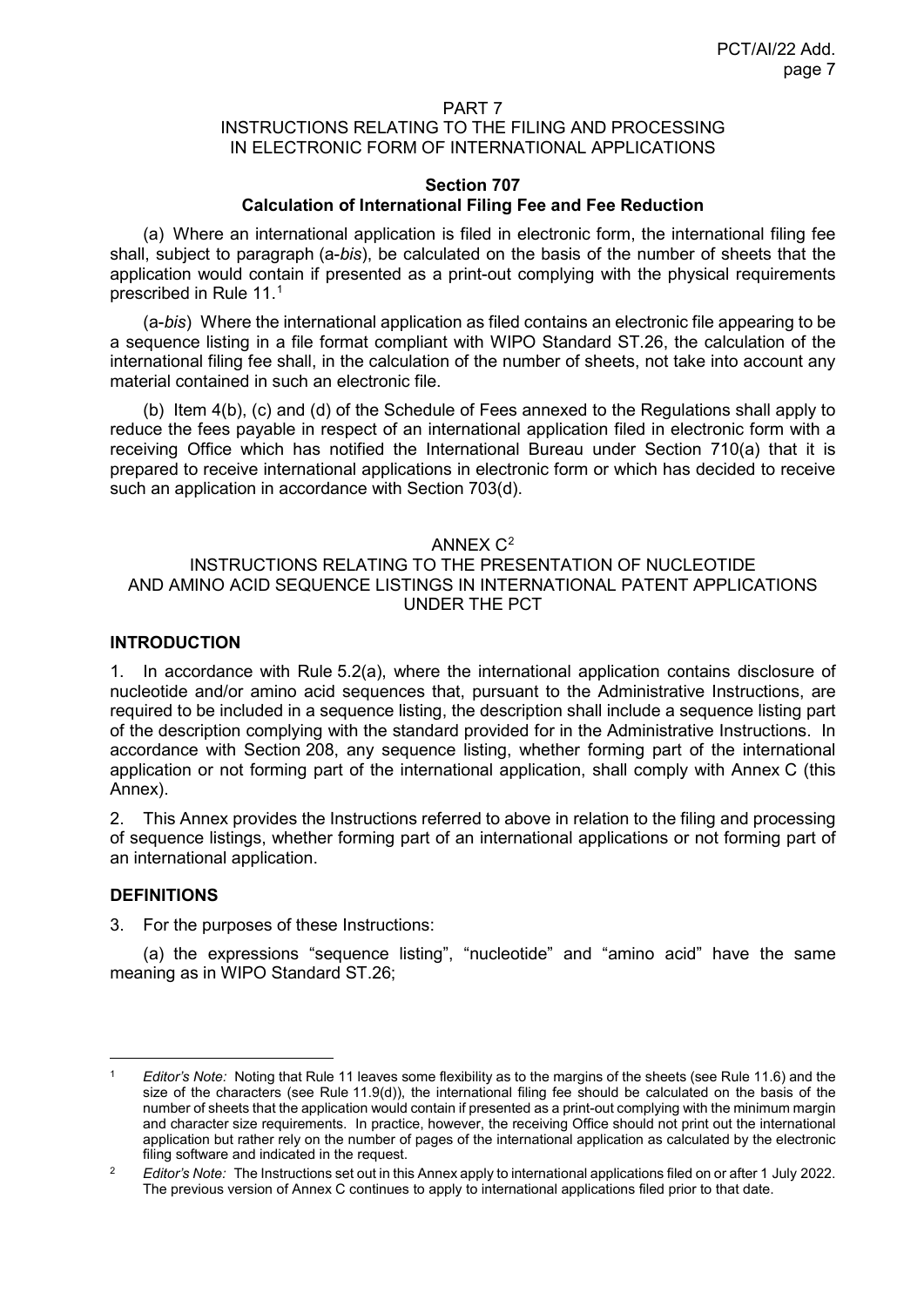(b) the expression "sequence listing forming part of the international application" means a sequence listing contained in the international application as filed, including any sequence listing which:

(i) is included in the international application under Rule 20.5(b) or (c) or Rule 20.5*bis*(b) or (c),

(ii) is considered to have been contained in the international application under Rule 20.6(b),

(iii) has been corrected under Rule 26, rectified under Rule 91 or amended under Article 34(2)(b), or

(iv) is included in the international application by way of an amendment under Article 34(2)(b) of the description in relation to sequences contained in the international application as filed but not originally included in a sequence listing;

(c) the expression "sequence listing not forming part of the international application" means a sequence listing that does not form part of the international application but is furnished for the purposes of the international search or international preliminary examination.

## **RELATIONSHIP WITH WIPO STANDARD ST.26**

4. The sequence listing part of the description shall comply with WIPO Standard ST.26. Subject to the specific requirements set out in this Annex, that Standard shall apply to any nucleotide or amino acid sequence disclosure in an international application, notably with regard to:

- (a) whether such disclosure is to be included in a sequence listing;
- (b) the manner in which disclosures are to be presented;

(c) the qualifiers for which "free text" is permitted as a value and the identification of those qualifiers for which such free text is considered language-dependent $^3\!;~$  $^3\!;~$  $^3\!;~$  and

(d) the Document Type Definition (DTD) for a sequence listing in XML (eXtensible Markup Language).

5. Following any revision of WIPO Standard ST.26, the Director General shall decide a date from which the revised version of that Standard shall apply to international applications and publish that information in the Gazette, together with any transitional provisions concerning the furnishing on or after that date of sequence listings related to international applications filed prior to that date.

# **SEQUENCES REQUIRED TO BE PRESENTED IN A SEQUENCE LISTING**

6. In accordance with WIPO Standard ST.26, a sequence required to be included in a sequence listing for the purposes of Rule 5.2 is one that is disclosed anywhere in an international application by enumeration of its residues and can be represented as:

(a) an unbranched sequence or a linear region of a branched sequence containing ten or more specifically defined nucleotides, wherein adjacent nucleotides are joined by:

- (i) a 3' to 5' (or 5' to 3') phosphodiester linkage; or
- (ii) any chemical bond that results in an arrangement of adjacent nucleobases that mimics the arrangement of nucleobases in naturally occurring nucleic acids; or

(b) an unbranched sequence or a linear region of a branched sequence containing four or more specifically defined amino acids, wherein the amino acids form a single peptide backbone, that is, adjacent amino acids are joined by peptide bonds.

<span id="page-7-0"></span> <sup>3</sup> *Editor's Note:* See paragraphs 87 and 88 of WIPO Standard ST.26 and Section 6, Table 5 and Section 8, Table <sup>6</sup> in Annex I to that Standard.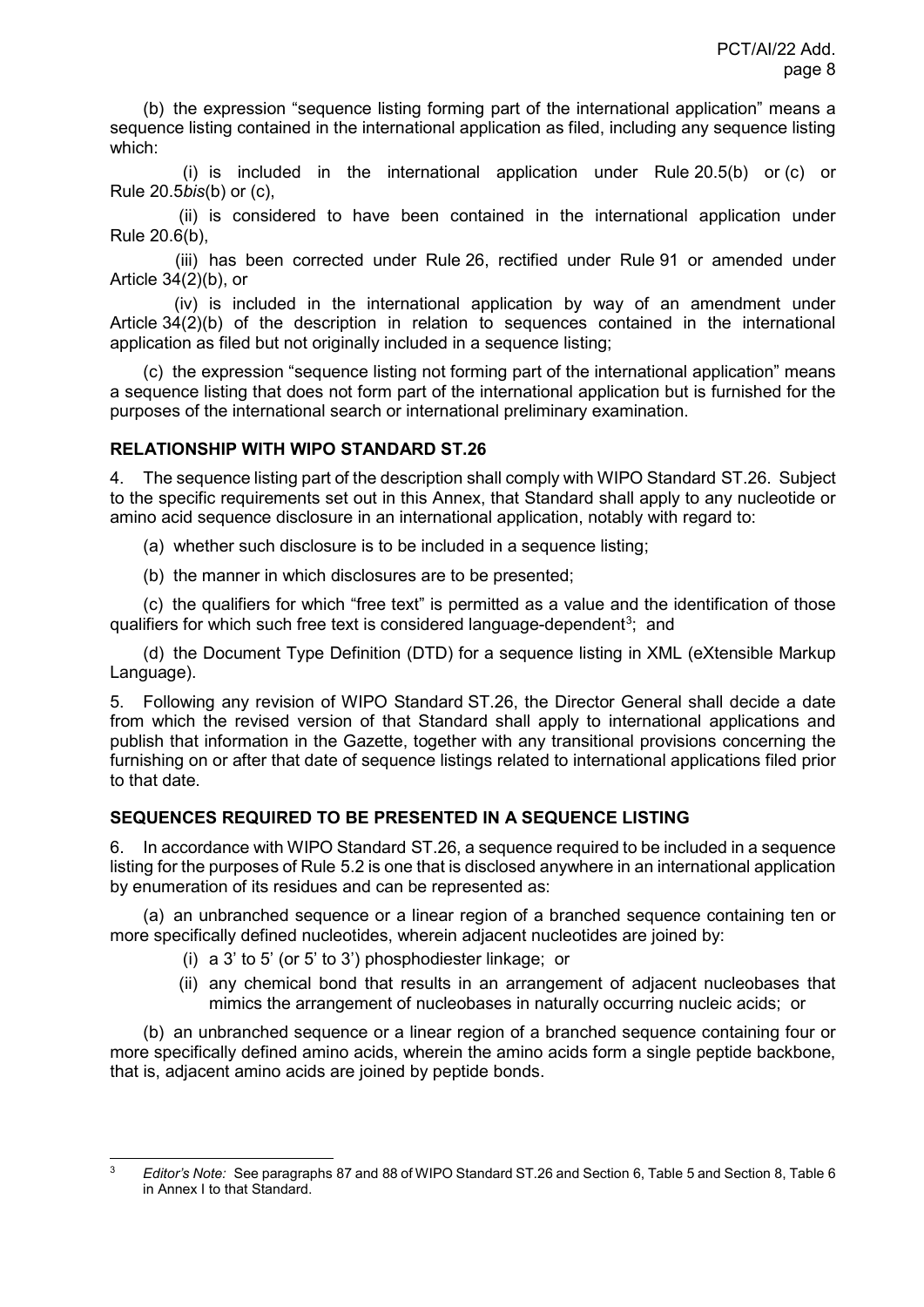7. In accordance with WIPO Standard ST.26, a sequence listing must not include, as a sequence assigned its own sequence identification number, any sequences having fewer than ten specifically defined nucleotides or fewer than four specifically defined amino acids.

### **PRESENTATION OF SEQUENCES IN THE INTERNATIONAL APPLICATION**

8. Where sequences are included in a sequence listing, Offices may not require that the sequences also appear in the main part of the description. However, in specific cases, the applicant may have valid reasons for setting out some sequences from the sequence listing in the main part of the description, claims or drawings. Where any sequences are presented within the main part of description, claims or drawings, they may be set out in the manner considered most appropriate to present the information for the relevant purpose. In the description, claims or drawings of the application, the sequences included in the sequence listing shall be referred to by the sequence identifier preceded by "SEQ ID NO:", even if the sequence is also embedded in the description, claims or drawings. Similarly, sequences too short to be included in the sequence listing may be presented in the manner considered most appropriate by the applicant.

## **LANGUAGE-RELATED REQUIREMENTS**

9. WIPO Standard ST.26 prescribes the use of "controlled vocabulary" that must be used when describing the features of a sequence, that is, annotations of regions or sites of interest as set out in Annex I to the Standard.

10. Under the Standard, "qualifiers" are used to supply certain information about features in addition to that conveyed by the feature key and feature location. There are several types of permitted "value formats" to accommodate different types of information conveyed by qualifiers, namely controlled vocabulary, enumerated values (for example, a number or date), "free text" and sequences.

11. The vocabulary set out in Annex I of the Standard that is not language-dependent shall be presented only in conformance with the requirements of WIPO Standard ST.26 and must not be translated. This includes:

(a) the nucleotide symbols set out in Section 1 and the amino acid symbols set out in Section 3;

(b) the abbreviations for modified nucleotides set out in Section 2 and the abbreviations for modified amino acids set out in Section 4 as the only permitted values for the certain qualifiers;

(c) the feature key names set out in Sections 5 and 7, and the qualifier names set out in Sections 6 and 8, notwithstanding that many of the allowed names of feature keys and qualifiers are in English or are English abbreviations (see, for example, feature keys 5.1 "C-region" and 7.18 "MOD\_RES" (abbreviation of "modification of a residue"); and qualifiers 6.5 "cell\_type" and 8.3 "organism");

(d) all "value formats" set out in Sections 6 and 8 allowed to be used to accommodate different types of information conveyed by qualifiers other than "free text" (that is, controlled vocabulary, enumerated values like a number or date, and sequences), notwithstanding that many of these allowed "value formats" contain elements in English or English abbreviations or are recognizably derived from English or Latin words (see, for example, qualifier 6.15 "direction", with the value format: "left", "right" or "both"); and

(e) "free text" qualifier values other than those identified in the Standard as language-dependent.

12. The language-dependent free text must be provided in a language which the receiving Office accepts for that purpose. WIPO Standard ST.26 allows language-dependent free text to be provided in either one or two languages within the same sequence listing: English (in the INSDQualifier value element) and/or another specified language (in the NonEnglishQualifier value element). The language or languages permitted or required to be used in any particular case are considered in paragraphs 16 to 19.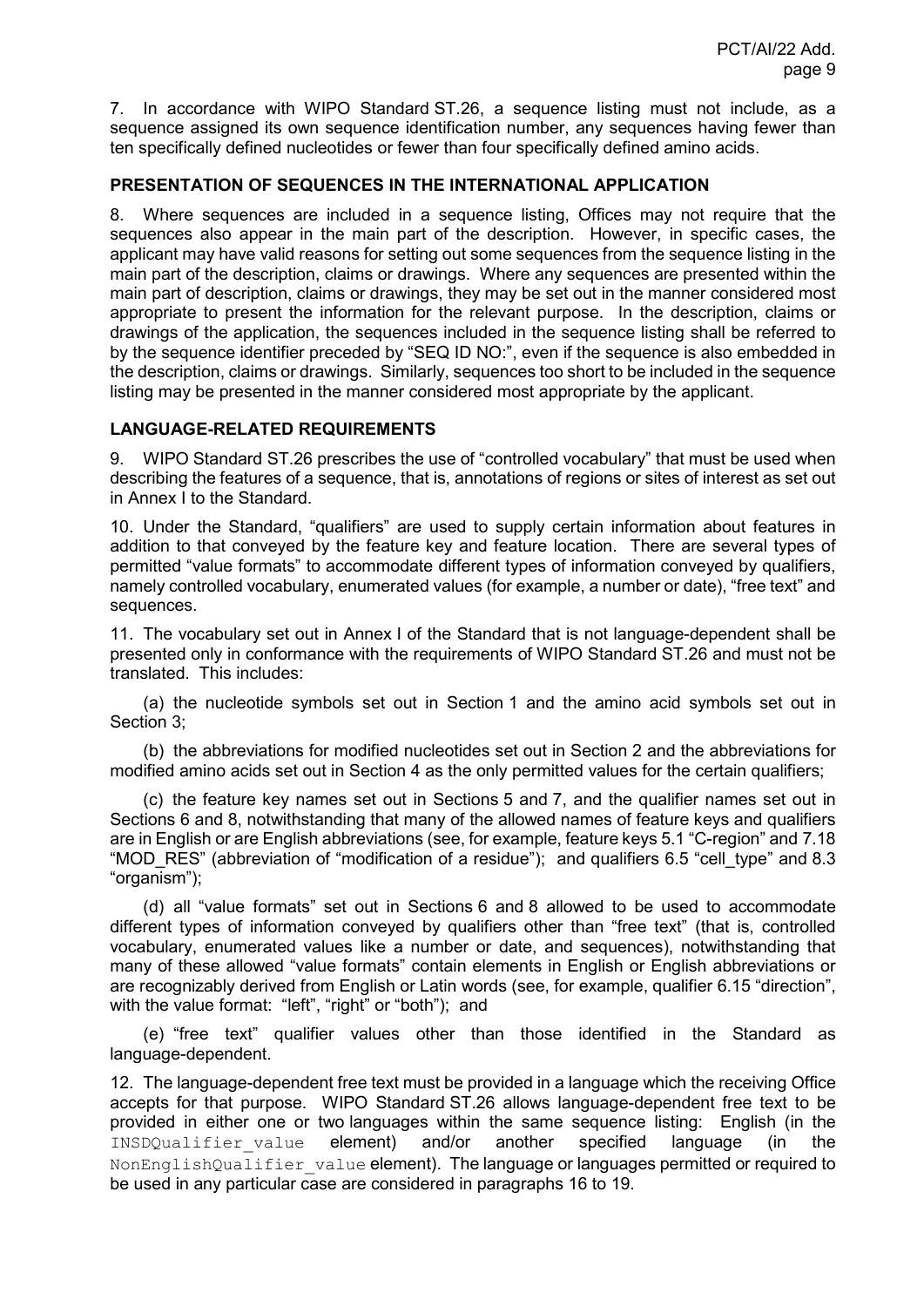13. The language of any free text included in the NonEnglishQualifier value element shall be indicated in the nonEnglishFreeTextLanguageCode attribute. The same language shall be used for the contents of all NonEnglishQualifier value elements in a sequence listing. Where language-dependent free text is provided for any INSDQualifier value or NonEnglishQualifier value element, it shall be provided in the relevant language for all such elements.

14. The language considered to be the original language of all of the language-dependent free text, being the language, or one of the languages, of the language-dependent free text in the sequence listing furnished at the time of filing, shall preferably be indicated using the originalFreeTextLanguageCode attribute of the ST26SequenceListing element. The indicated language may be used in the international phase to assist the assessment and, where relevant, rectification of discrepancies found between an INSDQualifier value element and a NonEnglishQualifier value element for a language-dependent free text qualifier included in the sequence listing as filed. For national phase processing, the relevance of the indicated original language in cases where more than one language version of free text was included on the international filing date shall be a matter of national law.

15. WIPO Standard ST.26 requires that the name of the first mentioned applicant be provided in the language of filing. Where the name of the first mentioned applicant is not provided in Latin characters, a transliteration or translation must also be provided in Latin characters, irrespective of the language of the sequence listing otherwise. The title of the invention must be provided in the language of filing and may also be provided in additional languages. In any sequence listing translation submitted to the receiving Office, the International Bureau, the International Searching Authority or the International Preliminary Examining Authority, the applicant may add these items in the language of the translation, but shall not be required to do so.

### Languages of the Sequence Listing as Filed

16. Rule 12.1(d) allows receiving Offices to specify the language or languages that may be used for language-dependent free text in a sequence listing forming part of the international application as filed. The Office may allow or require the language-dependent free text to be submitted in a language either the same as or different to that of the main body of the international application. The receiving Office may also permit, but may not require the sequence listing as filed to include language-dependent free text in a second language in accordance with WIPO Standard ST.26. This allows the language-dependent free text to be submitted simultaneously in the language of the main body of the international application as filed and in a different language required for the purposes of the international search or international publication under Rule 12.3 or 12.4. In this case, it is not required to submit the translation of the main body of the international application at the same time as the sequence listing; the translation of the main body may be provided at a later date and the translation as a whole will be considered as received on the date on which the final part of the translation is received.

#### Translations of the Sequence Listing

17. Where a translation of the language-dependent free text in the sequence listing of the international application or of an earlier application is required as part of a translation under Rule 12.3, 12.4, 12*bis*.2(a)(ii), 20.6(a)(iii), 45*bis*.1(c)(i), 49.5 or 55.2(a), that translation shall be provided in the form of a new sequence listing containing all of the language-dependent free text in the required language, either in addition to or replacing languages in the sequence listing from which the text is being translated. The remainder of the sequence listing shall remain unchanged, save for:

(a) the appropriate attributes of ST26SequenceListing describing the content, notably including the productionDate and, where relevant, nonEnglishFreeTextLanguageCode;

(b) preferably, including the application identification details (IP Office code, international application number and international filing date) if these have been accorded and notified to the applicant, as well as, where applicable, updating any of the other elements of the general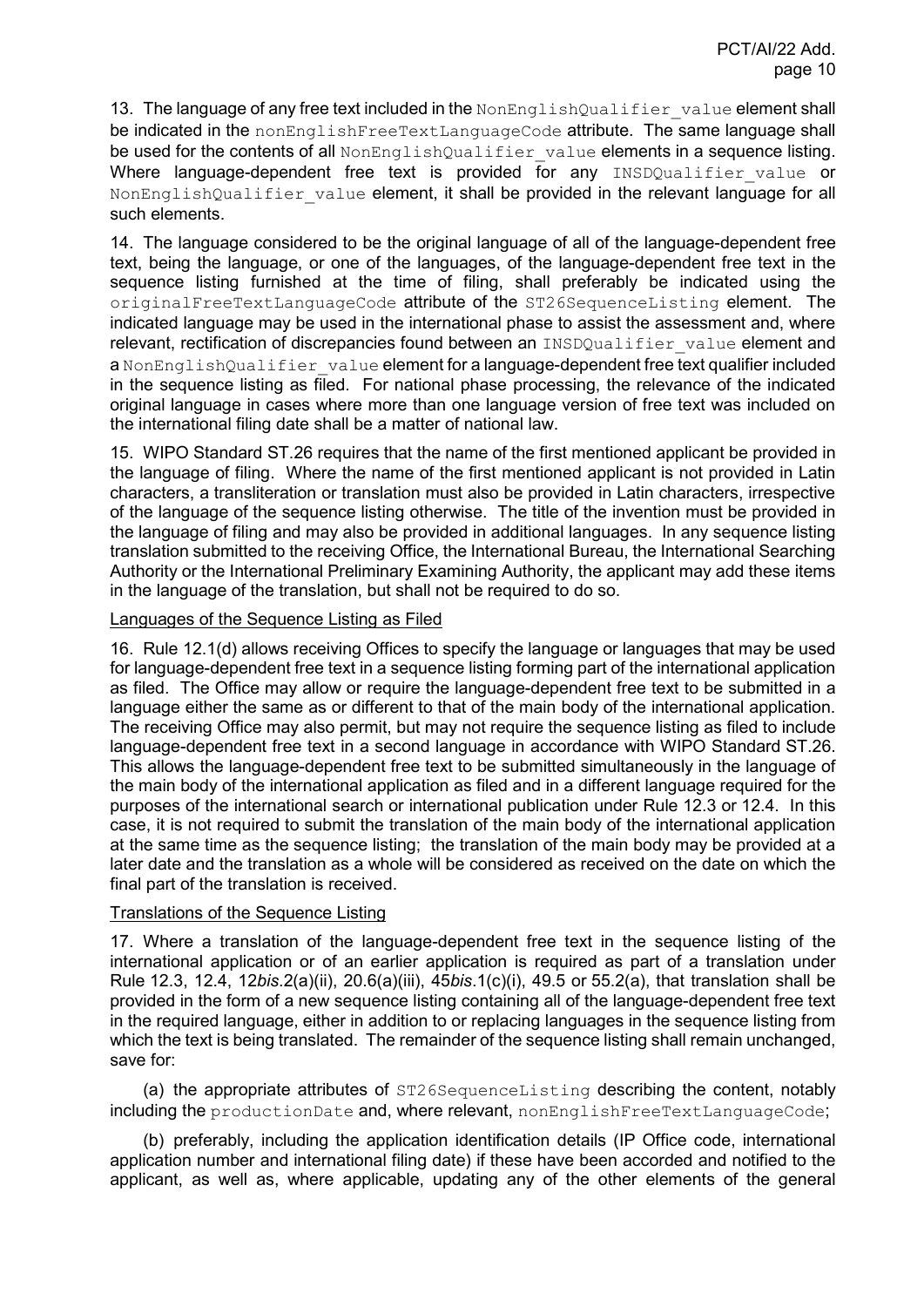information part that have been modified since the international application was filed, or translating them into the language of the translated language-dependent free text. The receiving Office or International Authority shall not require correction or updating of any elements in the general information part solely because there are differences from the corresponding details in the remainder of the international application or the element details have changed between the international filing date and the date on which the translation is submitted, nor require translation of such elements.

18. The originalFreeTextLanguageCode attribute shall continue to indicate the original language, irrespective of whether that language version is included in the translated sequence listing.

### Languages of Sequence Listings Not Forming Part of the International Application

19. Where a sequence listing is furnished under Rule 13*ter*.1 or 13*ter*.2 for the purposes of the international search or the international preliminary examination, the language-dependent free text shall be provided in one of the languages accepted by the International Searching Authority or the International Preliminary Examining Authority, normally the same language as that used<br>for the main part of the description. The sequence listing may also include the The sequence listing may also include the language-dependent free text in a second language, normally either the language of filing or English.

### **FILING AN INTERNATIONAL APPLICATION CONTAINING A SEQUENCE LISTING OR FURNISHING A SEQUENCE LISTING AFTER FILING**

20. The requirement that a sequence listing be presented as an XML file under WIPO Standard ST.26 means that it can only be filed or furnished in electronic form. An application containing sequences as described in paragraph 6 without such a sequence listing is defective and may be difficult to correct at a later stage. It is strongly recommended that the sequence listing be prepared using WIPO SEQUENCE or equivalent software, which validates the form and aspects of the content of the sequence listing.

21. Where an international application containing a sequence listing is filed in electronic form, whether transmitted by electronic or physical means, the sequence listing should preferably form part of a package filed in accordance with Annex F, with the sequence listing indexed in accordance with the standards set out in that Annex.

22. Notwithstanding paragraph 21, any receiving Office may accept an electronic file appearing to contain a sequence listing submitted separately from the main package on the date of filing and should accept such a separate electronic file in any case where it is not practical for the applicant to include the sequence listing as part of the main package, for example, because the file size is too large to be handled by the software used for preparing or receiving the remainder of the international application. If the receiving Office is not able to process such an application, the application shall be considered to have been received by that Office on behalf of the International Bureau as receiving Office in accordance with Rule 19.4(a)(ii-*bis*).

## **SEQUENCE LISTING FILED ON SEPARATE PHYSICAL MEDIA**

23. Any physical medium containing a sequence listing filed separately from a package as referred to in paragraph 21 or where the remainder of the international application is filed on paper, shall be clearly labeled "Sequence Listing" or its equivalent in the language of publication, to which the Office to which the sequence listing is submitted shall add the international application number. Where the sequence listing is submitted after the international filing date, the Office shall also indicate the nature of the sequence listing in accordance with the appropriate one of Sections 309 to 310*ter*, 325, 511, 513, 607 or 610. Preferably, the physical medium used for the transmittal of the sequence listing shall be of a type accepted by both the receiving Office and the International Searching Authority chosen to carry out the international search.

24. Where the file size of a sequence listing is too large to be included on a single physical medium, it shall be split such that the files can be rejoined to form one single contiguous file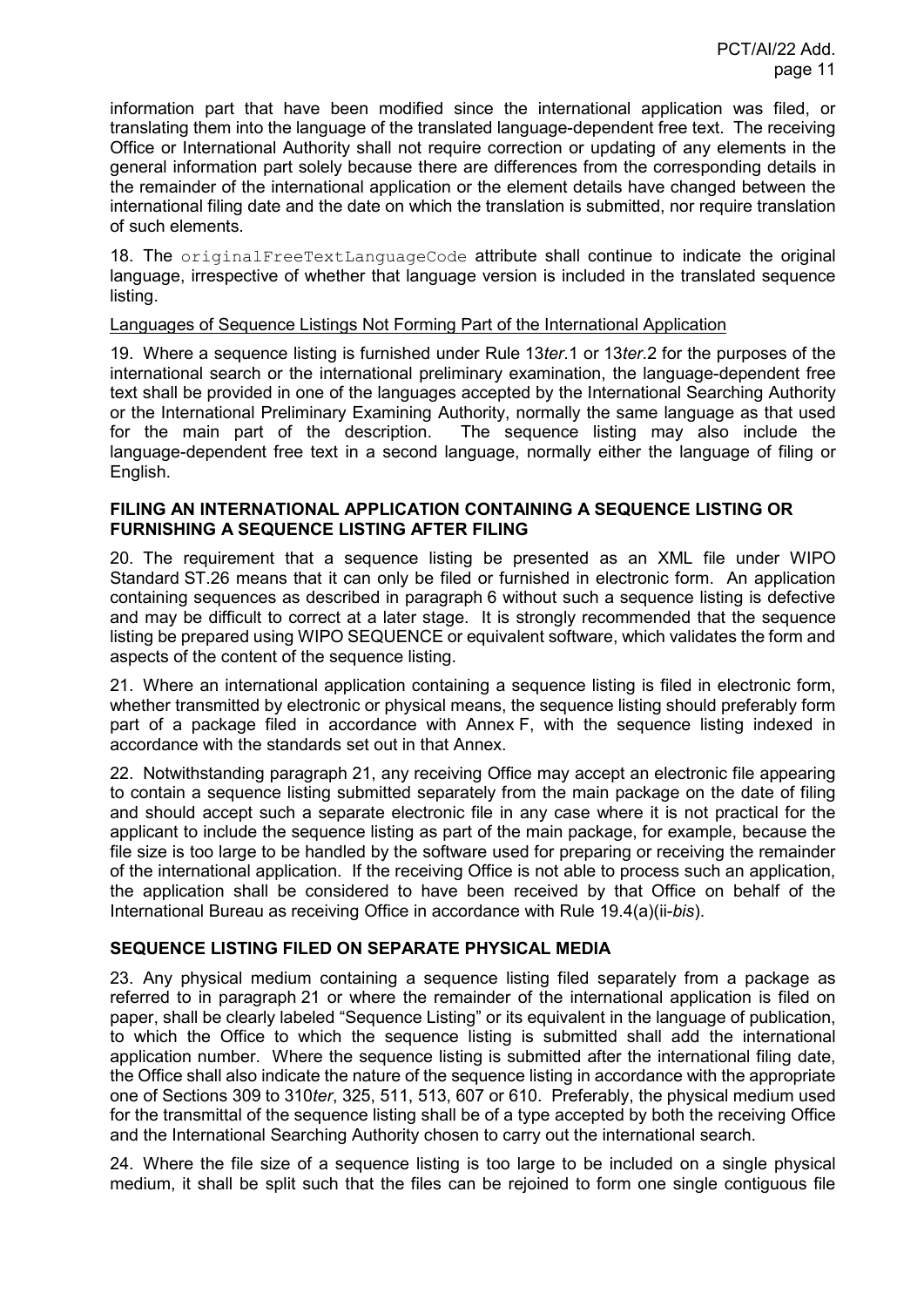without any missing or repeating contents in accordance with the procedures set out in paragraphs 2(c) and (c-*bis*) of Appendix IV to Annex F of these Administrative Instructions. In addition to the labeling referred to in paragraph 23, the physical media shall each be numbered, for example "DISK 1/3", "DISK 2/3", "DISK 3/3".

## **SEQUENCE LISTING IN ELECTRONIC FORM WITH THE REMAINDER OF THE INTERNATIONAL APPLICATION FILED ON PAPER**

25. Applicants are strongly discouraged from filing international applications with the main body on paper and the sequence listing separately in electronic form. Nevertheless, in accordance with Section 703 paragraphs (d) and (e), any receiving Office may accept an international application filed in that way and should do so if it is apparent that it would not have been practical for the applicant to file the application with the receiving Office in any other way. If the receiving Office is not able to process such an application, the application shall be considered to have been received by that Office on behalf of the International Bureau as receiving Office in accordance with Rule 19.4(a)(ii-*bis*).

## **RECEIVING AND PROCESSING AN INTERNATIONAL APPLICATION CONTAINING A SEQUENCE LISTING**

## CHECKING BY THE RECEIVING OFFICE

## Electronic File Appearing to Be a Sequence Listing

26. The receiving Office shall treat any electronic file appearing to be a sequence listing in WIPO Standard ST.26 XML format as a sequence listing forming part of the international application if it is received on or before the date on which the receiving Office determines that the papers purporting to be an international application fulfill all of the requirements under Article 11(1), whether or not that listing is referred to in the main part of the description or in the request, even if it is not correctly marked as such, except for the case where a second sequence listing is provided as part of a translation for international search under Rule 12.3 or international publication under Rule 12.4. This is independent of the question whether or not the electronic file purporting or appearing to be a sequence listing is in fact compliant with WIPO Standard ST.26 (which is not required to be checked by the receiving Office but only by the International Searching Authority). Where the receiving Office finds that a separate electronic file disclosing sequences appears to be in a format other than in WIPO Standard ST.26 XML format, it shall seek clarification from the applicant on whether the content of the file is intended to form part of the description and invite the applicant to furnish the content in the format accepted for the main part of the description if necessary. For this purpose, the receiving Office may require a statement from the applicant that the content of the document resubmitted in the accepted format is identical to that of the electronic file originally submitted. Alternatively, the receiving Office may convert the file to that format on agreement from the applicant.

## Checking for Compliance with WIPO Standard ST.26 and for Other Defects

27. The receiving Office shall not be required to perform automated validations to check whether a sequence listing is compliant with WIPO Standard ST.26 or otherwise to check whether its contents are compliant with the requirements of the Rules and these Administrative Instructions. However, where the Office becomes aware of a defect, for example, because its online filing processes or other Office procedures check the sequence listing file using the validation tool provided for the purpose by the International Bureau, the Office may notify the applicant accordingly.

28. Where the receiving Office identifies a discrepancy between any of the information in the general information part of the sequence listing and the corresponding information in the request or application body, the receiving Office may draw the fact to the applicant's attention. The applicant may correct the discrepancy within the time limit provided for in Rule 26.2 but shall not be required to do so. The international application shall be processed on the basis of the indications made in the request.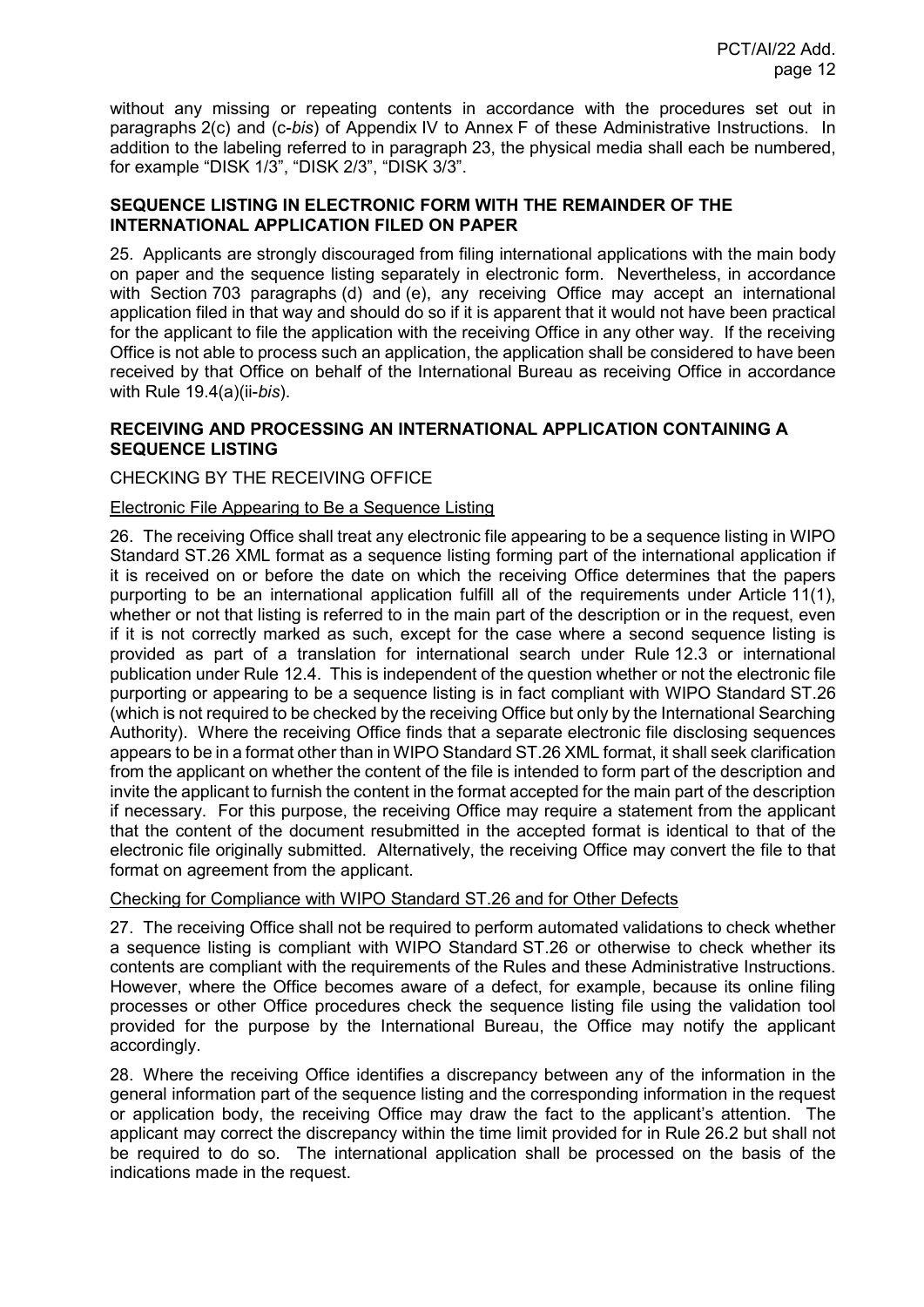### Calculation of International Filing Fee

29. In accordance with Section 707(a-*bis*), where the international application as filed contains an electronic file appearing to be a sequence listing in WIPO Standard ST.26 XML format, the calculation of the international filing fee shall, in the calculation of the number of sheets, not take into account any material contained in such an electronic file. However, where the electronic file is in any other format, or it is obviously not a sequence listing, for example, the main part of the description, claims or drawings mislabeled as a sequence listing, such a file should be taken into account in the calculation of the number of sheets.

#### Processing of a Sequence Listing Submitted After the International Filing Date

30. Where a sequence listing is received after the international filing date under any of Rules 12.3 (translation for the purposes of international search), 12.4 (translation for the purposes of international publication) or 26.4 (correction of a defect), the receiving Office shall forward a copy of the sequence listing to the International Searching Authority and to the International Bureau together with any replacement sheets also submitted for the relevant purpose, in accordance with Section 305*bis* or 325, as applicable under Section 335(a).

31. Where a sequence listing is received after the international filing date under Rule 13*ter* (sequence listing for the purposes of international search, not forming part of the international application), the receiving Office shall forward it to the International Searching Authority.

#### **CHECKING BY THE INTERNATIONAL SEARCHING AUTHORITY OR THE INTERNATIONAL PRELIMINARY EXAMINING AUTHORITY**

32. The International Searching Authority or the International Preliminary Examining Authority shall check that any sequence listing received as part of the search copy, or of a copy of the international application provided for the purposes of international preliminary examination, is compliant with the requirements of WIPO Standard ST.26 and that the language-dependent free text meets the language requirements of the Authority. Where the sequence listing contains defects, or where the international application contains sequences that should have been included in a sequence listing but were not, the Authority may invite the applicant to submit a sequence listing under Rule 13*ter*.1 for the purposes of international search or Rule 13*ter*.2 for the purposes of international preliminary examination.

## **CORRECTION, RECTIFICATION AND AMENDMENT OF A SEQUENCE LISTING**

33. Any correction under Rule 26, rectification under Rule 91 or amendment under Article 34(2)(b) of the description submitted in relation to a sequence listing forming part of the international application as filed and any sequence listing included in the international application by way of an amendment under Article 34(2)(b) of the description in relation to sequences contained in the international application as filed shall be made by submitting a complete new sequence listing compliant with WIPO Standard ST.26 including the relevant correction, rectification or amendment. The nature of the correction, rectification or amendment shall be clearly explained in an accompanying letter.

34. In compliance with WIPO Standard ST.26, any sequence listing referred to in paragraph 33 shall, where possible, maintain the original numbering of the sequences in the application as filed, representing any "intentionally skipped sequence" as prescribed by WIPO Standard ST.26, where necessary. Otherwise, the sequences shall be numbered in compliance with that Standard in the order in which they appear in the international application.

35. Where the sequence listing referred to in paragraph 33 as proposed to be corrected, rectified or amended is presented on physical media, the media shall be labeled "Sequence Listing – Correction", "Sequence Listing – Rectification" or "Sequence Listing – Amendment", as the case may be, or the equivalents in the language of publication, together with the international application number.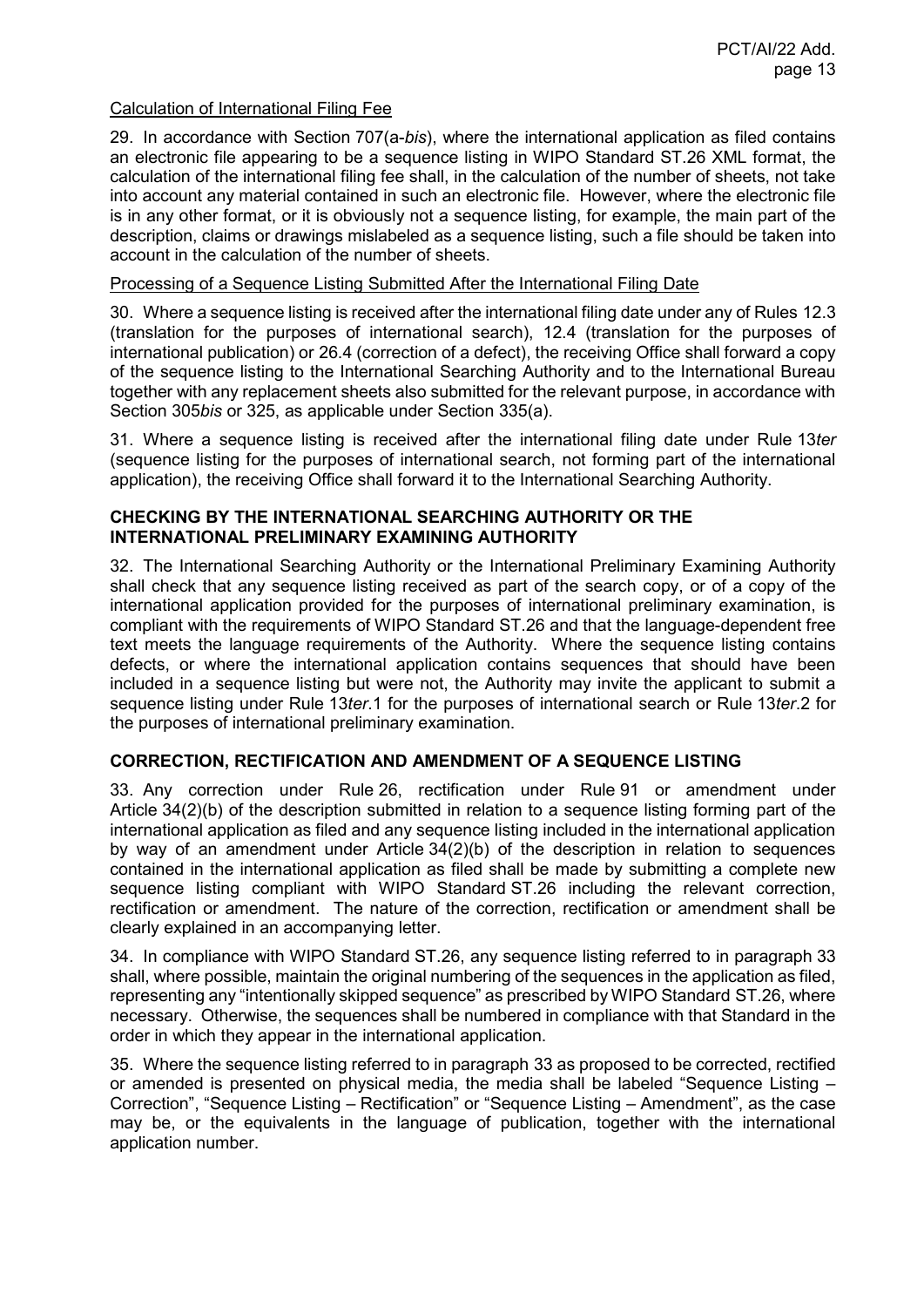36. Where the new sequence listing is received by the receiving Office, that Office shall not be required to check the content of the sequence listing. The Office may simply check that it has received an electronic file that appears to be a sequence listing, together with an accompanying letter and then forward these items to the International Searching Authority and International Bureau, together with any accompanying corrected, rectified or amended sheets of the main body of the international application.

## **INCORPORATION BY REFERENCE; MISSING AND ERRONEOUSLY FILED PARTS**

37. A sequence listing missing from the international application as filed may be included into the international application under Rule 20.5, or a sequence listing erroneously filed may be removed and replaced under Rule 20.5*bis*. Where relevant, the appropriate sequence listing may be confirmed as incorporated by reference under Rule 20.6.

38. In accordance with Section 335, the procedures for such arrangements are equivalent to those for other parts of the description. Where the sequence listing is not incorporated by reference and the international filing date is corrected, there is no need to compare the newly provided sequence listing to that from the earlier filed application and the receiving Office need only tag the sequence listing in the appropriate manner and proceed as in Sections 310 and 310*bis*. Where the sequence listing is incorporated by reference, the procedure in Section 309 applies, in which case the receiving Office shall make the appropriate marking in the filename or metadata of the XML file containing the respective sequence listing. The receiving Office is recommended to seek guidance from the International Bureau if assistance is required in the comparison of sequence listings provided for confirmation of incorporation by reference with the sequence listing from an earlier application.

## **SEQUENCE LISTING NOT FORMING PART OF THE INTERNATIONAL APPLICATION**

39. Any sequence listing furnished under Rule 13*ter*.1, 13*ter*.2 and 45*bis*.5(c) to an International Authority for the purposes of international search or preliminary examination shall not form part of the international application, pursuant to Rule 13*ter*.1(e) (where applicable, by virtue of Rules 13*ter*.2 and 45*bis*.5(c)). Any such sequence listing submitted shall be accompanied by a statement to the effect that the sequence listing does not go beyond the disclosure in the international application as filed.

40. Paragraphs 4 to 20 and 24 of this Annex shall apply *mutatis mutandis* to any such sequence listing. Such a sequence listing shall contain all sequences disclosed in the international application as filed that meet the criteria referred to in paragraph 6. In compliance with WIPO Standard ST.26, such a sequence listing shall, where possible, maintain the original numbering of the sequences in the application as filed, representing any "intentionally skipped sequence" as prescribed by WIPO Standard ST.26, where necessary. Otherwise, the sequences shall be numbered in compliance with that Standard in the order in which they appear in the international application.

41. Where such a sequence listing is furnished on physical media, the media shall be labeled "Sequence Listing Not Forming Part of the International Application", or its equivalent in the language of publication or of international preliminary examination, together with the international application number.

# **TRANSMISSION OF SEQUENCE LISTINGS BETWEEN OFFICES**

42. Where a sequence listing is to be transmitted between any of the receiving Office, the International Bureau, the International Searching Authority, the International Preliminary Examining Authority and a designated or elected Office, it shall be sent with the file contents unchanged from the version received from the applicant. Where the sequence listing is transmitted online, the international application number and type of sequence listing (as filed, corrected, for purpose of international search, etc.) shall be encoded in the filename, referencing XML or equivalent metadata appropriate to the means of online transmission.